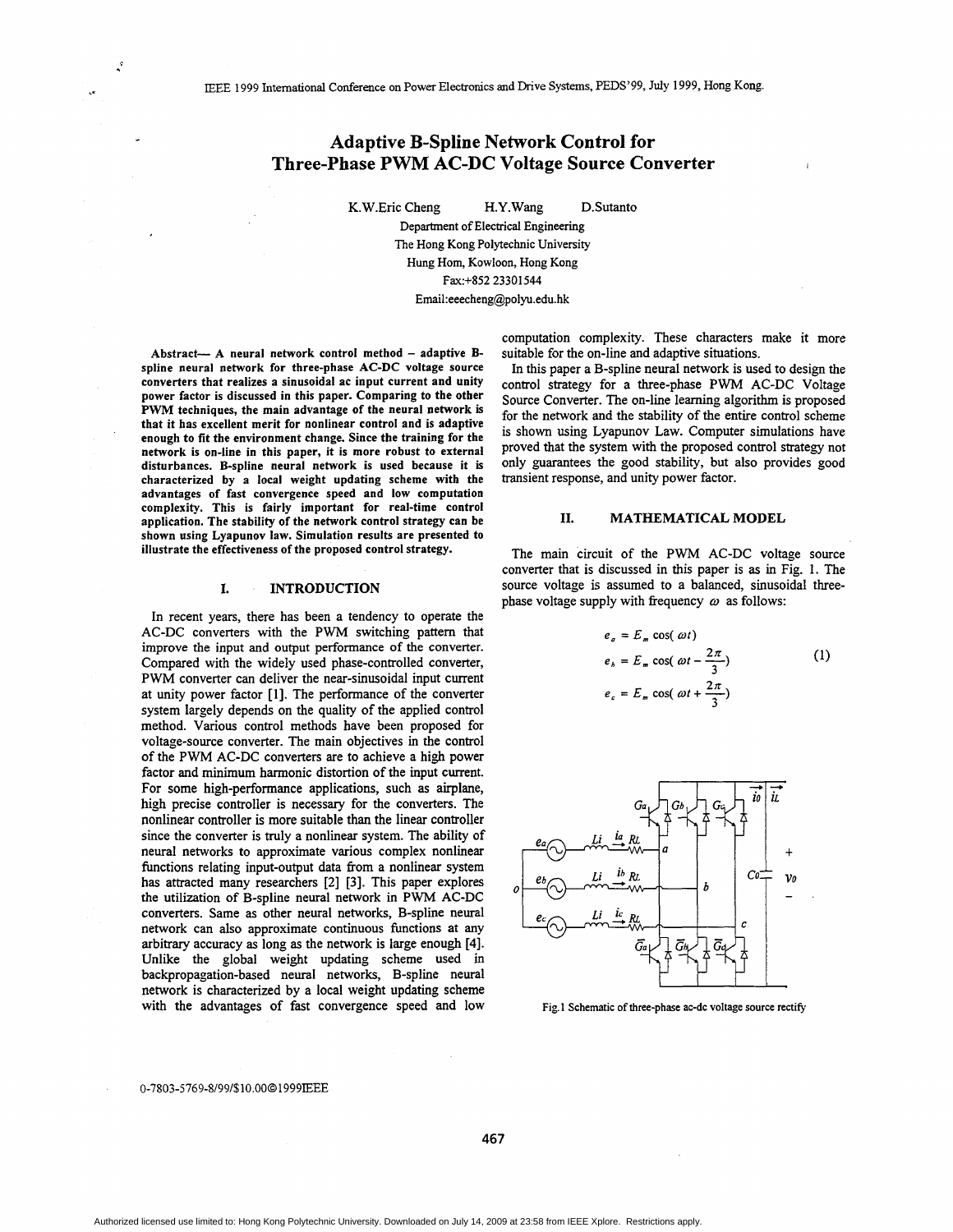where  $e_a$ ,  $e_b$  and  $e_c$  are three phase voltage,  $E_m$  and  $\omega$  are the amplitude of the phase voltage and angular fiequency of the power source, respectively. The voltage equation of Fig. 1 is

$$
\bar{e} = L_i \frac{d}{dt} \bar{i}_s + R_L \bar{i}_s + \bar{v}_s
$$
 (2)

where

$$
\overline{e} = \begin{bmatrix} e_a & e_b & e_c \end{bmatrix}^T
$$

$$
\overline{i}_s = \begin{bmatrix} i_a & i_b & i_c \end{bmatrix}^T
$$

$$
\overline{v}_s = \begin{bmatrix} v_{ao} & v_{bo} & v_{co} \end{bmatrix}^T
$$

Transform the above three-phase variables into d-q coordinate system which rotates at the source angular fiequency *o* for the convenient of modeling and control design.

Transformation matrix **is** given **as** T:

$$
T = \begin{bmatrix} \cos(\omega t) & \cos(\omega t - \frac{2\pi}{3}) & \cos(\omega t + \frac{2\pi}{3}) \\ -\sin(\omega t) & -\sin(\omega t - \frac{2\pi}{3}) & -\sin(\omega t + \frac{2\pi}{3}) \end{bmatrix}
$$
(3)

Suppose

$$
\begin{bmatrix} e_d \\ e_q \end{bmatrix} = \frac{2}{3} T \begin{bmatrix} e_o \\ e_b \\ e_c \end{bmatrix} \qquad \begin{bmatrix} i_d \\ i_q \end{bmatrix} = \frac{2}{3} T \begin{bmatrix} i_o \\ i_b \\ i_c \end{bmatrix} \qquad \begin{bmatrix} s_d \\ s_q \end{bmatrix} = \frac{2}{3} T \begin{bmatrix} s_a \\ s_b \\ s_c \end{bmatrix}
$$

where  $s_a$ ,  $s_b$  and  $s_c$  are the bipolar switching functions describing **as** *the* following.

$$
s_j = \begin{cases} 1 & \text{G}_j \text{ closed} \\ -1 & \text{G}_j \text{ closed} \end{cases} j = a, b, c
$$

After the above transform, we can obtain d-q equations for the converter **as** following:

$$
L_i \frac{di_d}{dt} = \omega L_i i_q - R_i i_d - \frac{1}{2} v_0 s_d + E_m
$$
 (4)

$$
L_i \frac{di_q}{dt} = -\omega L_i i_q - R_i i_q - \frac{1}{2} v_0 s_q
$$
 (5)

$$
L_i \frac{dV_g}{dt} = -\omega L_i i_g - R_i i_g - \frac{1}{2} V_0 s_g
$$
  

$$
C_0 \frac{dV_0}{dt} = \frac{3}{4} (s_d i_d + s_q i_q) - \frac{V_0}{R_0}
$$

where  $R_0$  is the load resistance and  $i_L = \frac{v_0}{R_0}$  is the load current. Note for simplicity to illustrate, we **do** not consider inductor resistance or capacitor resistance here. However it is not difficult to expand the result to those conditions. More details about this transformation can refer to *[5].* From equation **(4)** to *(6)* we can know that the system is nonlinear since  $s_d$  and  $s_g$  are control variables.

In order to obtain the unity power factor, it is required that **i,** to be zero (in steady state) and *i,* corresponds to the magnitude of the input line current  $I_m$  which is given as following equation *[5].* 

$$
I_m = \frac{1}{2} \left[ \frac{E_m}{R_L} + \sqrt{\left(\frac{E_m}{R_L}\right)^2 - \frac{8V_r i_L}{3R_L}} \right] \tag{7}
$$

And it has also assumed that steady output voltage is controlled to be the fixed voltage *V,* .

The space-vector PWM method (SVPWM) is used to determine the switching functions, and the switching function space vector is defined **as:** 

$$
S = \frac{2}{3}(S_a + uS_b + u^2S_c)
$$
 (8)

where  $u = e^{j(2\pi/3)}$  and is known as Park's vector. Since the switching functions are bipolar, equation **(8)** can be written in the generalized form for all rectifier switching states **as**  follows:

$$
S_n = \begin{cases} \frac{4}{3} e^{j(n-1)\pi/3} & n = 1, 2, \dots, 6 \\ 0 & n = 7, 8. \end{cases} \tag{9}
$$

In Fig.2 these eight vectors are shown. This vector method is often used in PWM converter control.



**Fig2 Rectifier switching** function **space vectors** 

**468** 

 $(6)$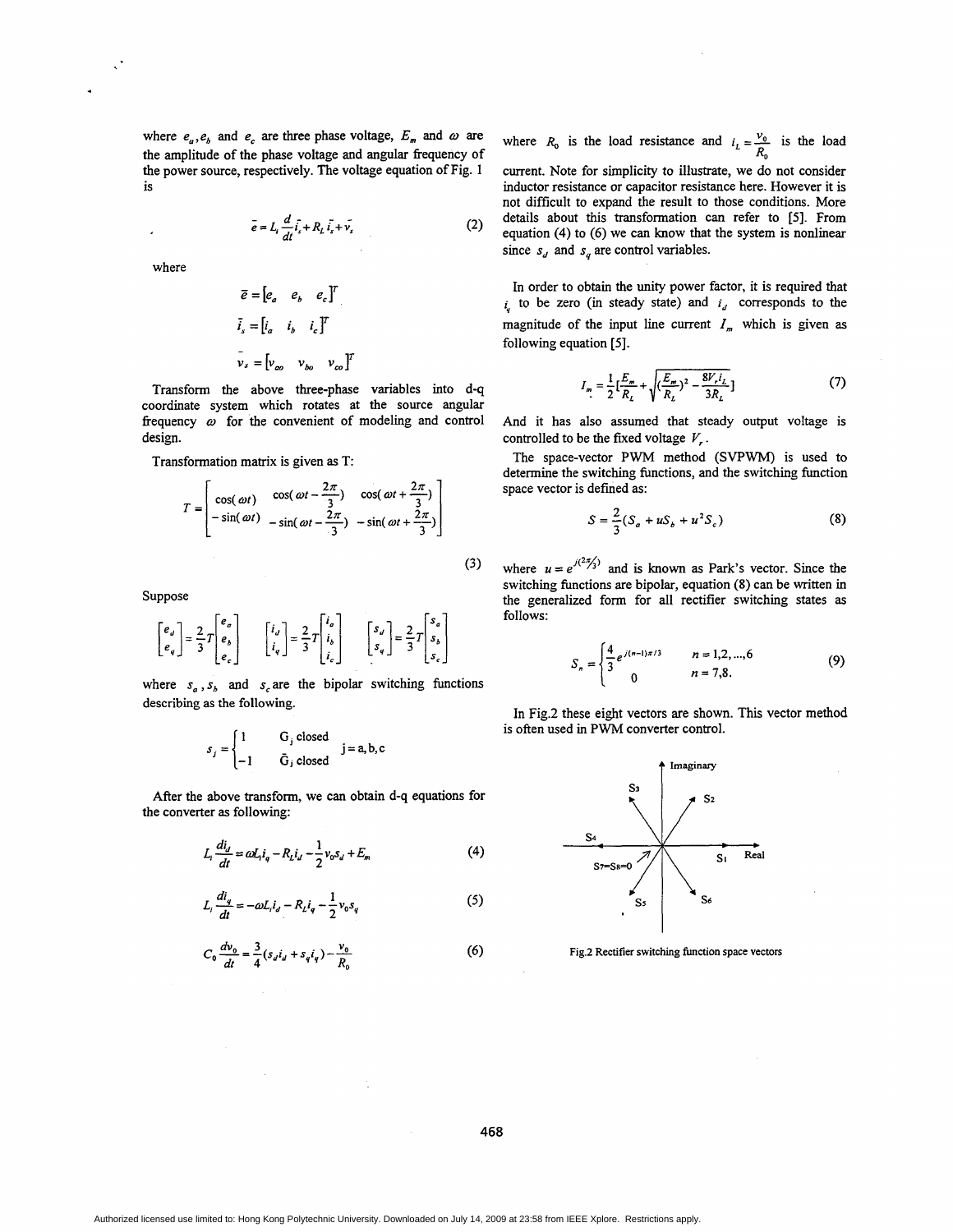Let  $T_s$  denotes half the switching period. That is,  $T_s = 1/(2f_{sw})$ , where  $f_{sw}$  is the rectifier switching frequency. In order to minimize the ripple content of the line current, the time spent on the zero state is equally distributed at the beginning and the end of the  $T<sub>s</sub>$  period. The switching order for three-phase voltage and the definitions of  $T_0$ ,  $T_n$ , and  $T_{n+1}$ are illustrated in Fig.3.



following. positive scalar function candidate **as** 

$$
T_n = \frac{1}{\Gamma_{n(n+1)}} [S_{(n+1)q} s_d^s - S_{(n+1)d} s_q^s] T_s
$$
  

$$
T_{n+1} = \frac{1}{\Gamma_{n(n+1)}} [S_{nd} s_q^s - S_{nq} s_d^s] T_s
$$

where  $\Gamma_{n(n+1)} = S_{nd} S_{(n+1)q} - S_{nq} S_{(n+1)q}$  and  $S_{nd}$ ,  $S_{nq}$  are real and imaginary components of  $S_n$  respectively.  $s_d^s$  and  $s_d^s$  are defined as

$$
s_d^s = s_d \cos(\omega t_i) - s_q \sin(\omega t_i)
$$
  

$$
s_q^s = s_q \cos(\omega t_i) + s_d \sin(\omega t_i)
$$

#### **111. CONTROL STRATEGY**

In this section we develop a control strategy based on <sup>*I*</sup> adaptive on-line B-spline network. We use two-dimensional multivariate basis functions formed fiom two, order 2, univariate basis functions in the control. Univariate basis function of order 2 is shown in Fig. 4. The objectives of this control strategy are to drive the dc-output voltage  $v_0$  to the reference voltage *V,,* and also provide unity power factor function of order 2 is shown in Fig. 4. The objectives of this Now if we choose the learning algorithm for the weights of control strategy are to drive the dc-output voltage  $v_0$  to the the networks as the following two

neural network, interested readers can refer to the book [4]. The B-spline neural network can be described as

$$
f(x) = \sum_{i=1}^{n} w_i \sigma_i(x) \tag{10}
$$

where  $w_i$  and  $\sigma_i$  are weight and B-spline function respectively. And  $n$  is the number of weights.

$$
W = \begin{bmatrix} w_1 & w_2 & \cdots & w_n \end{bmatrix}^T \qquad \qquad \sigma = \begin{bmatrix} \sigma_1 & \sigma_2 & \cdots & \sigma_n \end{bmatrix}^T
$$

equation (1) can be simply expressed as

$$
f(x) = W^T \sigma(x) \tag{11}
$$

In the converter, two B-spline networks are used. They can be . described **as** following:

$$
\Delta s_d = W_1^T \sigma_1(i_d, i_a, v_0) \tag{12}
$$

$$
\Delta s_q = W_2^T \sigma_2(i_d, i_q, v_0) \tag{13}
$$

According to [5],  $T_n$  and  $T_{n+1}$  can be determined in the On the basis of the Lyapunov stability theory, define a

$$
V(x) = \frac{3}{2} L_i x_1^2 + \frac{3}{2} L_i x_2^2 + C_0 x_3^2 + \frac{1}{2} W_1^T W_1 + \frac{1}{2} W_2^T W_2
$$
\n(14)

where  $x_1$ ,  $x_2$  and  $x_3$  are described as

$$
x_1=i_d-I_m \hspace{1cm} x_2=i_q \hspace{1cm} x_3=v_0-V_r
$$

Taking the derivative of equation (14) and substituting equation  $(4)$  (5) (6) and (7) into it, we can obtain

$$
\dot{V}(x) = -\frac{3}{2}(V_x x_1 - I_m x_3) \Delta s_d - \frac{3}{2}V_x x_2 \Delta s_q - 3R_L(x_1^2 + x_2^2) + W_1^T \dot{W}_1 + W_2^T \dot{W}_2
$$
\n(15)

Because of equation (12) and (13), equation **(15)** change to be

$$
\dot{V}(x) = -\frac{3}{2}(V_x x_1 - I_m x_3)W_i^T \sigma_1 - \frac{3}{2}V_x x_2 W_2^T \sigma_2 - 3R_L(x_1^2 + x_2^2) + W_1^T \dot{W}_1 + W_2^T \dot{W}_2
$$
\n(16)

Now if we choose the learning algorithm for the weights of the networks **as** the following two equations

$$
\dot{W}_1 = \frac{3}{2} (V_r x_1 - I_m x_3) \sigma_1 \tag{17}
$$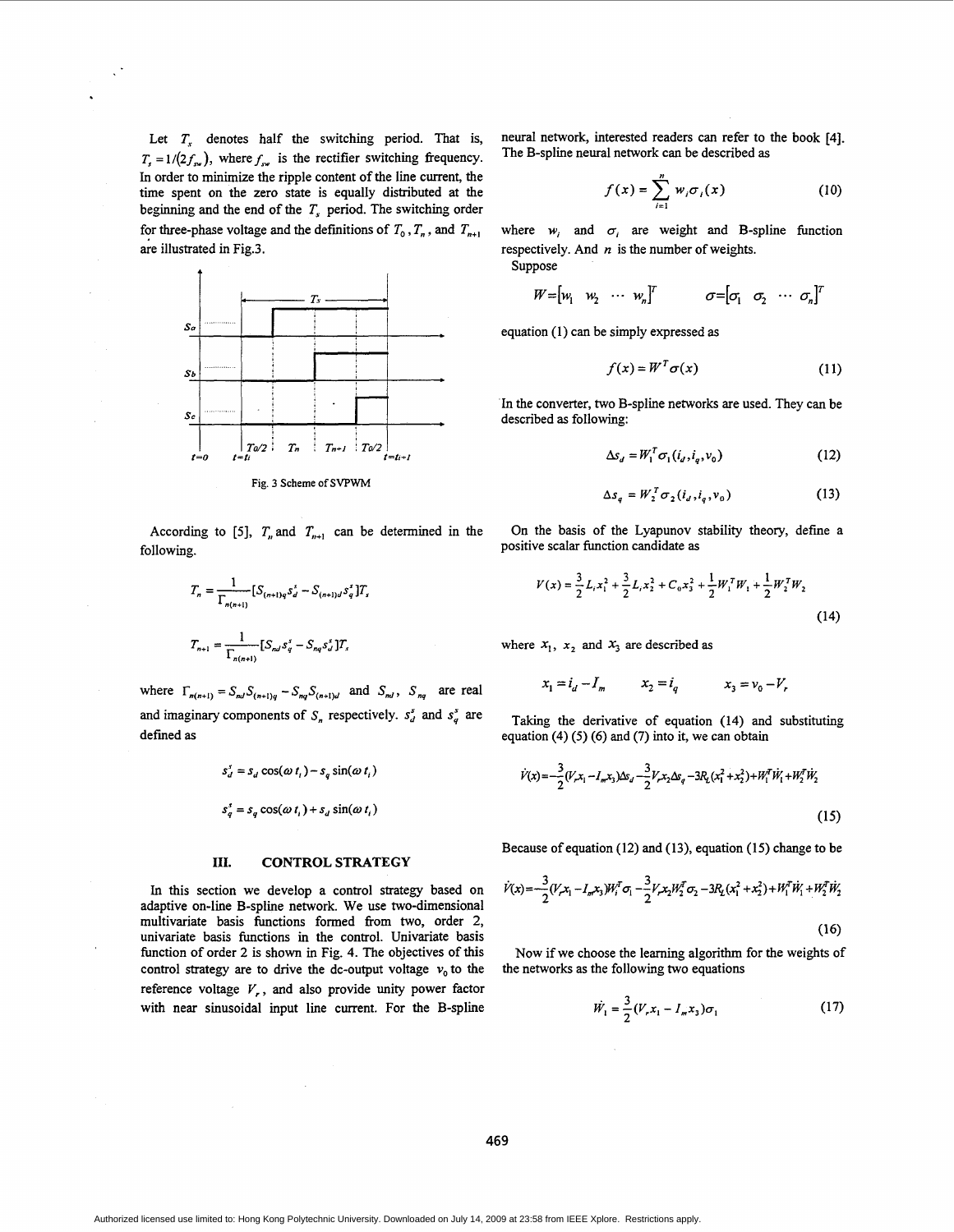$$
\dot{W}_2 = \frac{3}{2} V_r x_2 \sigma_2 \tag{18}
$$

then the equation (16) change to be

$$
\dot{V}(x) = -3R_L(x_1^2 + x_2^2) \tag{19}
$$

It is obvious that equation (19) will always be no more than zero. From equation (19) and Lyapounov Law we can know that the system is stable as long as  $W<sub>1</sub>$  and  $W<sub>2</sub>$  are selected using the condition **as** shown in equations (17) and (18). Following fiom equations **(17)** and (18) we can get learning algorithm for the networks

$$
\Delta W_1 = \xi_1 \frac{3}{2} (V_r x_1 - I_m x_3) \sigma
$$
  

$$
\Delta W_2 = \xi_2 \frac{3}{2} V_r x_2 \sigma_2
$$

where  $\xi_1, \xi_2$  are learning steps for the two neural networks respectively.

Note in the above neural network control strategy, an interesting character for it is that not all the weights are necessary to be updated in every training cycle because of the local weight updating scheme for B-spline neural network. In fact every time only the weight of B-spline functions that is activated need to be updated. This makes the network to be fast convergence speed **and** lower computation complexity. Therefore B-spline neural network is more suitable for real time applications.



Fig.4 Univariate B-spline basis function of order 2

### *JS'.* **SIMULATION RESULTS**

The computer simulation of the system is based on a program written with.C language. The system has been simulated for large disturbances to confirm the effectiveness of the proposed control method. The parameters of the converter are chosen as  $E_m = 100 \text{ V}, V_r = 300 \text{ V},$ 

 $\omega = 100 \pi$  rad/s,  $C_0 = 940 \mu F$ ,  $L_i = 10$  mH. Nine secondorder B-spline functions are chosen for the networks and learning step for them is 0.0 **1** . In the figure 5, the simulated converter with 0.5A load current i<sub>L</sub> is shown. It can be seen in figure 5(a) that the output of the converter is controlled to **300V.** Figure 5(b) shows the unity power factor. From figure **5(b)** we can find that the phase voltage and the phase current are'almost in the same phase, which guarantees the unity power factor. (Note in figure 5(b) a-phase voltage is divided by a proper constant 20 in order to compare clearly with **a**phase current). Figure 5(c) displays the three-phase input currents. In figure 5(d), A-phase current in one cycle and its fundamental current waveform is shown. We calculate the total harmonic distortion (THD) fiom it, which is 29.6% (Fourier series n is equal to 610).

Figure 6 shows the output voltage, input voltage and currents, etc., for the load current changing from 0.5A to 1A.

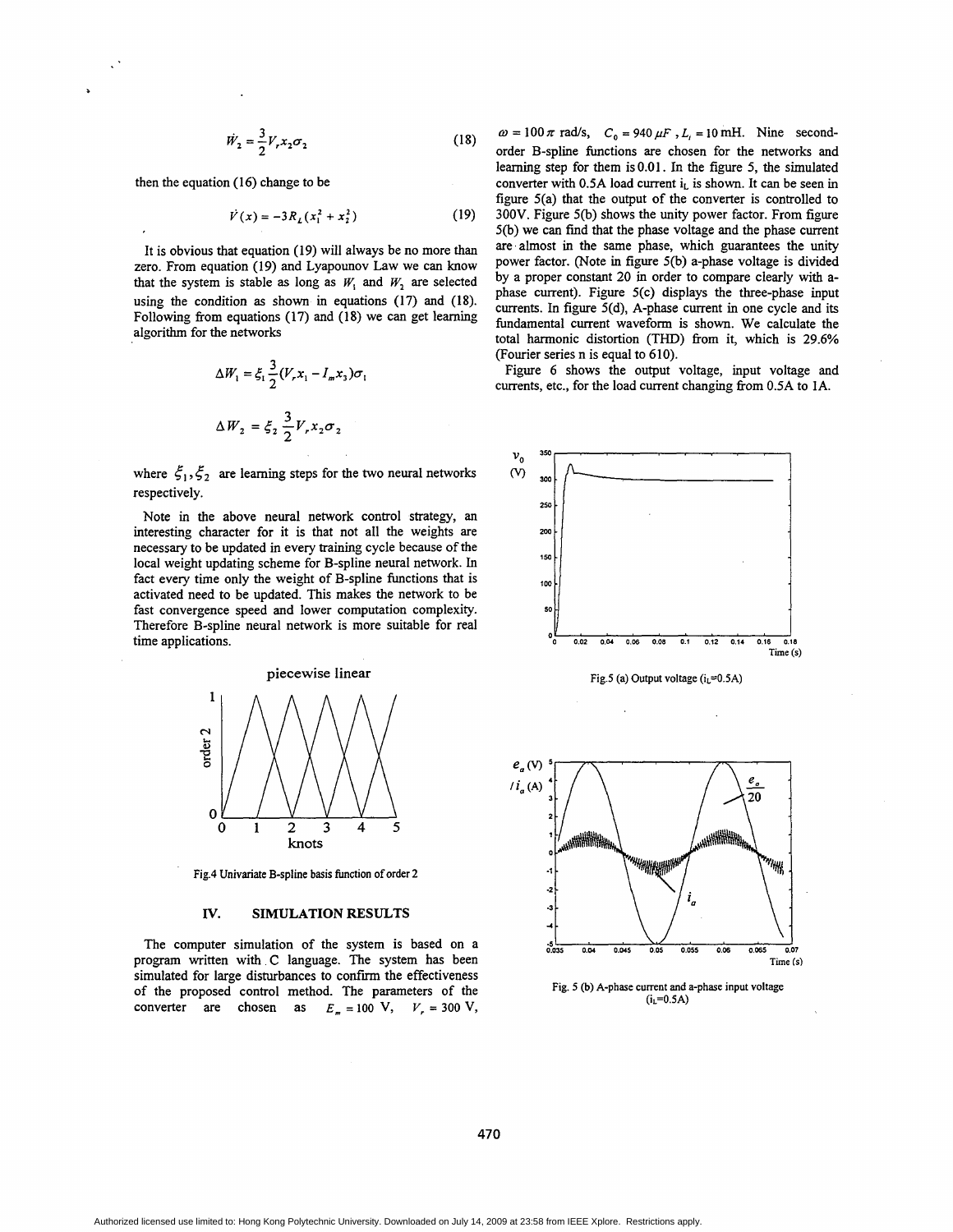

Authorized licensed use limited to: Hong Kong Polytechnic University. Downloaded on July 14, 2009 at 23:58 from IEEE Xplore. Restrictions apply.